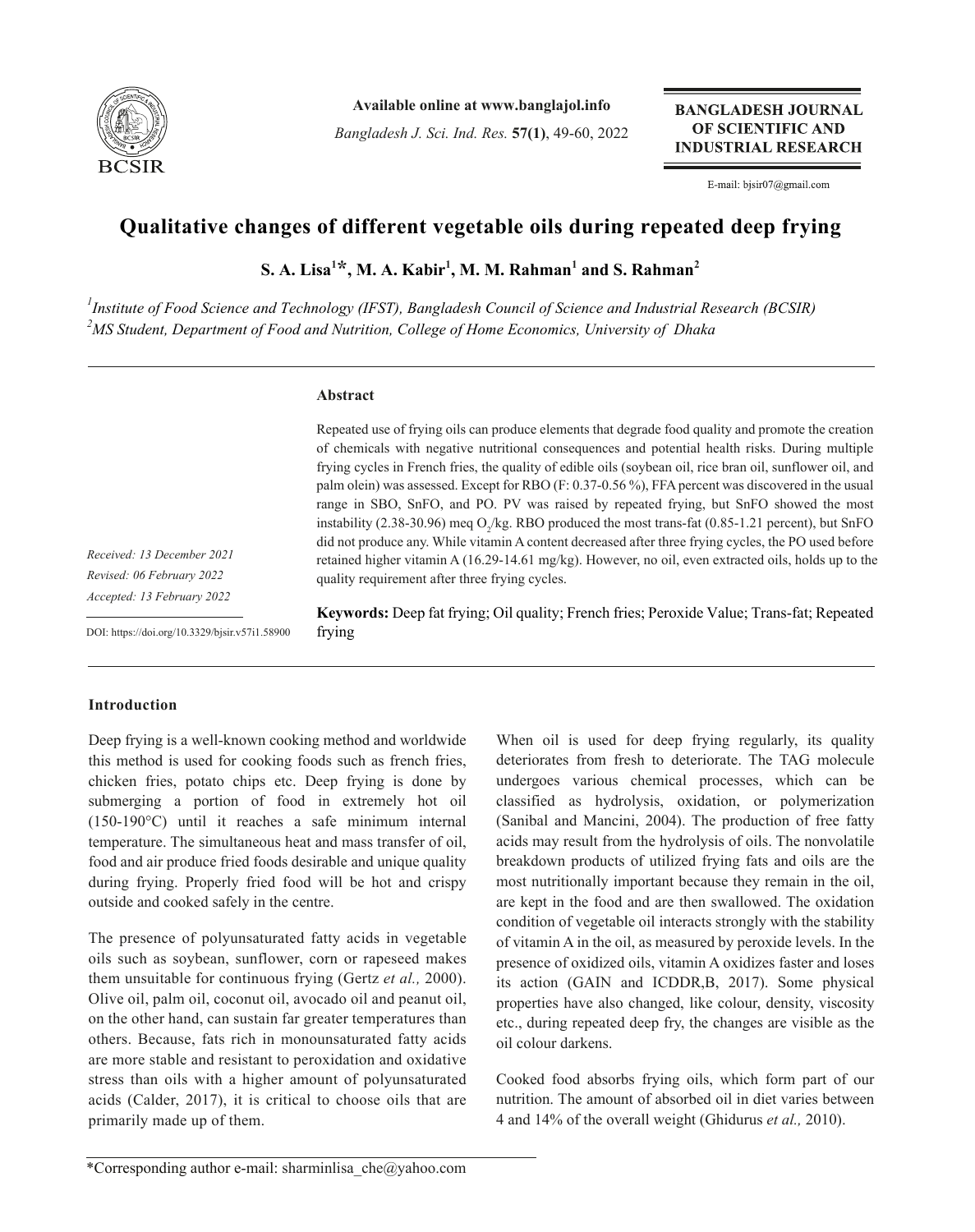Repeated frying over a long period can produce anti-nutritional qualities that can inhibit enzymes and reduce food absorption, degrade vitamins, oxidize lipids, and cause gastrointestinal distress or mutation. Trans-fat, which has been identified as a risk factor for coronary heart disease, atherosclerosis and thrombosis, can be produced by repeatedly heating at a high temperature for a long time (Ghidurus *et al.,* 2010).

To save money, many restaurants and street vendors in Bangladesh have reused the oil for a long time. Furthermore, throughout Ramadan, it is common practice among the general public to save frying oils from iftar products to reuse on subsequent days. The general public is unaware of the detrimental effects of frequent frying oil use and the frying performance of various vegetable oils available on the market. As a result, it is critical to evaluate frying oil quality and improve public awareness. The goal of this study is to look into the changes in oxidative stability, trans-fat formation and nutritional changes such as fatty acid composition and vitamin A content in oils commonly used for frying in Bangladesh: Soybean oil, Palm olein, Rice bran oil, Sunflower oil and the quality of the oil extracted from french fries during repeated frying.

#### **Materials and methods**

#### *Frying procedure*

The potatoes were peeled, rinsed and cut into Julienne strips. One kg of potatoes was used in each frying. Each oil sample was poured into a typical cooking pan with a capacity of two liters. One kilogram of potatoes was fried at 165°C till golden brown. The oil sample was chilled in the frying pan overnight after being fried once. Fresh potatoes were peeled, rinsed and then fried the next day (after 24 hours). The operation was repeated three times because, according to the peroxide value, the oil was no longer edible after that period. Each time, a small sample of oil was obtained for analysis. Between frying sessions, no more oil was applied.

#### *Sample collection*

Four types of oil (1liter) (soybean, rice bran, sunflower, palm olein) and potatoes were purchased from local market. The initial oil samples, frying oils after each frying cycle and extracted oils from French fries were collected for analysis. The samples were coded for frying oil as SBO-I, SBO-F1, SBO-F2, SBO-F3, RBO-I, RBO-F1, RBO-F2, RBO-F3, SnFO-I, SnFO-F1, SnFO-F2, SnFO-F3, PO-I, PO-F1, PO-F2, PO-F3 and for extracted oil as SBO-E1, SBO-E2, SBO-E3, RBO-E1, RBO-E2, RBO-E3, SnFO-E1, SnFO-E2,

SnFO-E3, PO-E1, PO-E2, PO-E3. Total 28 samples were analyzed.

# *Standard and chemicals*

Fatty Acid Methyl Ester (FAME) and Vitamin A (Retinyl Palmitate) standards were collected from Sigma-Aldrich, St. Louis, Missouri, USA. All the chemicals used in this study were of analytical grade, Merck, Germany. HPLC grade Methanol and Dichloromethane were used for HPLC analysis and GC grade petroleum ether (b. p. 40-60ºC) was used for GC.

#### *Analysis of physical characteristics*

The color of frying oils and extracted oils were determined by comparison with standard colored glass in a Lovibond Tintometer (Model F; Salisbury, Wilts, England) using a 1-inch (2.54 cm) cell. Both frying and extracted oils colors were expressed as the combination of yellowness and redness measured using the equation  $Y + 5R$ ; Where  $Y =$  yellowness and R= redness. Density meter DMA  $35<sub>N</sub>$  was used to determine the density of frying and extracted oil. Oil content was estimated as crude ether extract of the dry material (AOAC, 1984).

#### *Analysis of qualitative characteristics*

#### *Chemical analysis*

Free fatty acid and peroxide value of the samples were done following AOAC method 940.28 and AOAC 965.33 respectively (AOAC, 2005).

#### *Analysis of fatty acid composition*

#### *Preparation of fatty acid methyl ester (FAME)*

5-7 drops of oil were taken in a 15 ml test tube and 3 ml of 0.5 M sodium methoxide (prepared by mixing metallic sodium in methanol) was added and digested by stirring in a boiling water bath for about 15 minutes. It was allowed to cool to room temperature and 1.0 ml of petroleum ether (b. p. 40-60ºC) was added, followed by 10 ml deionized water, mixed gently and allowed to settle for 5-6 minutes. The distinct upper layer of methyl ester in petroleum ether was separated carefully in a capped vial and used for analysis. Aliquots of 1.0 μl FAME were injected, and the peaks of fatty acids were recorded for their respective retention time and areas by the data processor unit of GC.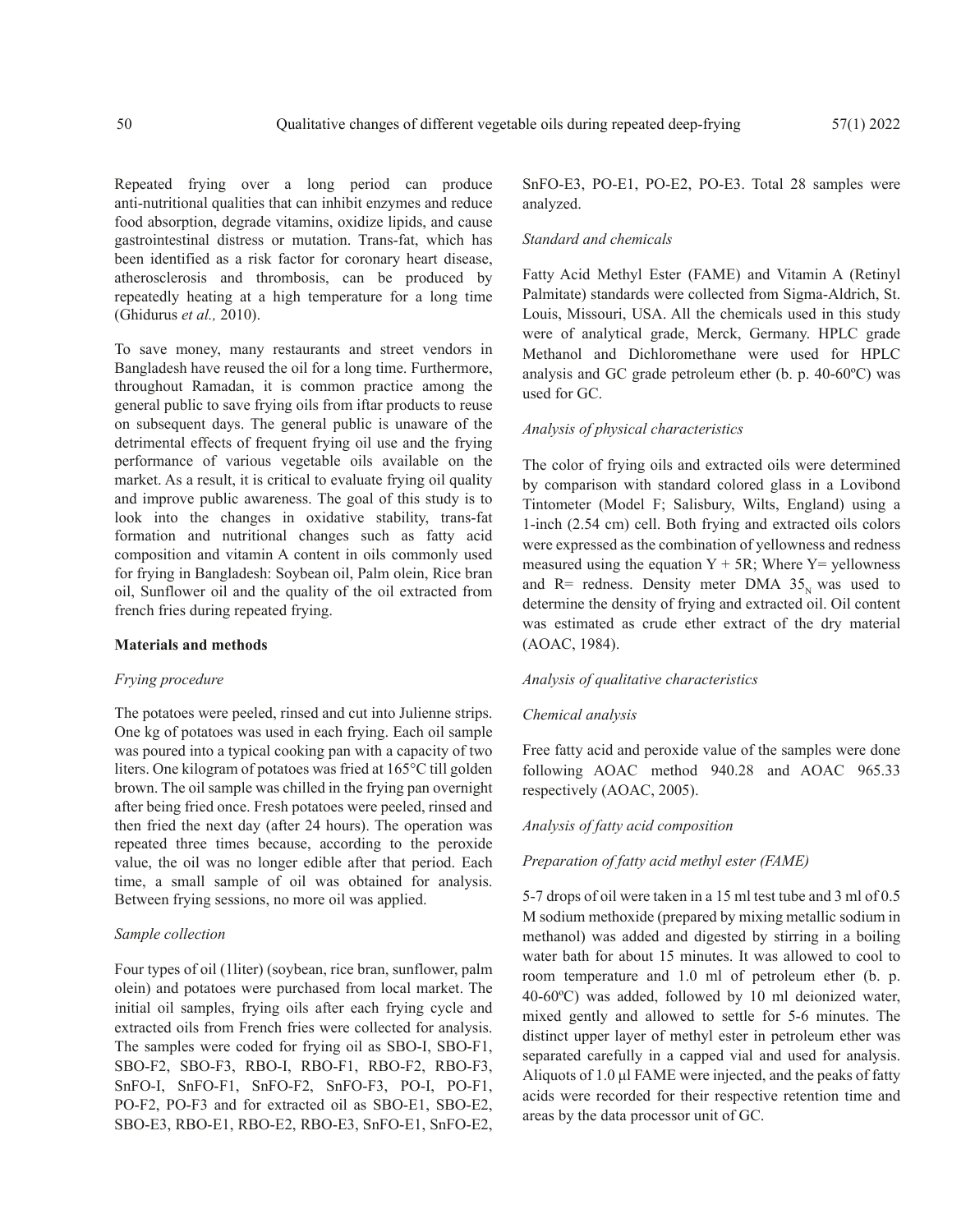#### *Gas chromatography*

The fatty acid composition was analyzed using gas chromatography (Shimadzu GC-14B, Japan) equipped with flame ionization detector and fused silica capillary column (FAMEWAX, Crossbond® polyethylene glycol, 15 m x 0.25 mm x 0.25 μm film thickness, Restek; Pennsylvania, USA). Spitless injection technique with nitrogen as carrier gas at a constant flow rate of 20 ml/min was used. Injector temperature was 250ºC, the initial oven temperature was 150ºC and held for 5 minutes. The temperature increment was 80ºC/min up to 190ºC and then expanded to 200ºC with 20ºC/min, and the holding time was 10 minutes. The fatty acids were identified using respective fatty acid methyl ester



**Fig. 1. Chromatogram of Fatty Acids Composition in Soybean oil (Initial)**

standards and presented as relative percentages by the automated GC software (Class GC-10, version-2.00). Figure 1 shows the chromatogram of the fatty acid composition of initial soybean oil.

#### *Vitamin A estimation*

Vitamin A was quantified by High Performance Liquid Chromatography (Shimadzu Corporation, Japan) equipped with a central controlling unit (SCL-10AVP), two high pressure pumps (LC-10ATVP), a degasser (DGU-14A), a column oven (CTO-10ASVP) with 20 μl injector loop along with a Luna C18 column (250 mm ξ 4.6 mm I.D., 5μm particle size) and a UV detector (SPD-10AVP). A single Class VP software was used to control the vitamin estimation.

#### *Extraction of vitamin A*

Samples were prepared by dissolving 4 g of each oil sample with dichloromethane and methanol in a 50 ml amber colour volumetric flask. The standard stock solution was prepared by dissolving 0.005 g of retinyl palmitate in 50 ml dichloromethane and methanol to get a final concentration of 100 µg/ml. Both sample and standard were sonicated in an ultrasonic bath for 5 minutes and then filtered with 0.45 μm syringe filter in a 1.5 ml glass vial. An aliquot of the overly was injected into the HPLC column. All of the standards and samples were run in triplicate.



**Fig. 2. Chromatogram of Vitamin A content in Sunflower Oil (Initial)**

# *High performance liquid chromatography (HPLC) condition*

Detection was performed at 325 nm using UV-Vis Detector for vitamin A as Retinyl palmitate and absolute methanol was used as the elution solvent. The analytical column was kept at 30ºC for vitamin A. The separation was done using the isocratic mode. The flow rate was 1.0 ml/min and the run time for each standard and sample was 60 minutes for vitamin A. Sample injection volume was 20 μl. Vitamin A (as retinyl palmitate) concentration was determined with external standards. Data was collected and processed by Class-VP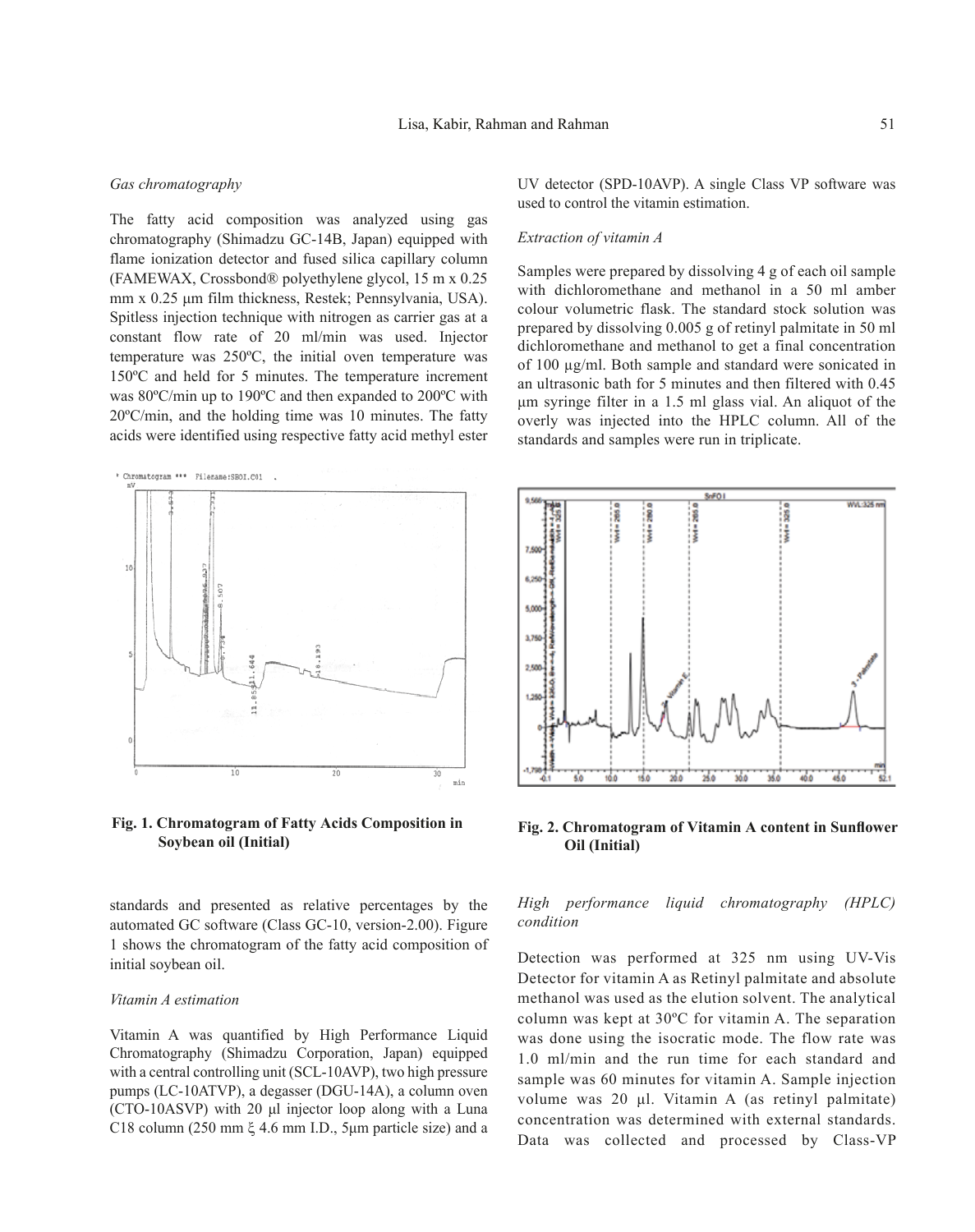Automated Software (Shimadzu Corporation). Figure 2 shows the chromatogram of vitamin A content in initial sunflower oil.

# *Statistical analysis*

All of the analyses were done three times, and the results were then expressed as mean values and standard deviations (SD). MS Excel was used to analyze the data in a methodical manner.

# **Table I. Color, Density and Oil content of Repeatedly Used Frying and Extracted oils**

| Name of<br>Oils | Sample<br>code | Color                   |                  |                  | Relative Density at                                    | Oil Content (%) |  |
|-----------------|----------------|-------------------------|------------------|------------------|--------------------------------------------------------|-----------------|--|
|                 |                | Y                       | $\rm R$          | $Y+5R$           | $20^{\circ}$ C (g/cm <sup>3</sup> )<br>$(MEAN \pm SD)$ |                 |  |
| Soybean         | SBO-I          | $\mathbf{1}$            | 0.4              | $\mathfrak{Z}$   | $0.9192 \pm 0.0008$                                    | N/A             |  |
| Oil             | SBO-F1         | $\overline{c}$          | 0.8              | 6                | $0.9187 \pm 0.0003$                                    | N/A             |  |
|                 | SBO-F2         | $\overline{\mathbf{3}}$ | $0.8\,$          | $\boldsymbol{7}$ | $0.9192 \pm 0.0003$                                    | N/A             |  |
|                 | SBO-F3         | 4.3                     | 0.6              | 7.3              | $0.9192 \pm 0.0007$                                    | N/A             |  |
|                 | SBO-E1         | 9                       | $\boldsymbol{2}$ | 19               | $0.9171 \pm 0.0008$                                    | 9.92            |  |
|                 | SBO-E2         | 10                      | $\overline{c}$   | 20               | $0.9189 \pm 0.0003$                                    | 10.20           |  |
|                 | SBO-E3         | 10                      | $\overline{3}$   | 25               | $0.9197 \pm 0.0009$                                    | 11.02           |  |
| Rice Bran       | RBO-I          | 6                       | $\overline{4}$   | 26               | $0.9187 \pm 0.0005$                                    | N/A             |  |
| Oil             | RBO-F1         | $\overline{7}$          | $\overline{4}$   | 27               | $0.9186 \pm 0.0006$                                    | N/A             |  |
|                 | RBO-F2         | 7.2                     | $\overline{4}$   | 27.2             | $0.9193 \pm 0.0003$                                    | N/A             |  |
|                 | RBO-F3         | 7.6                     | $\overline{4}$   | 27.6             | $0.9198 \pm 0.0002$                                    | N/A             |  |
|                 | RBO-E1         | 9                       | 5                | 34               | $0.9185 \pm 0.0008$                                    | 9.99            |  |
|                 | RBO-E2         | 10                      | 5                | 35               | $0.9178 \pm 0.0008$                                    | 9.54            |  |
|                 | RBO-E3         | 10                      | 6                | 40               | $0.9187 \pm 0.0003$                                    | 11.18           |  |
| Sunflower       | SnFO-I         | $\mathbf{1}$            | 0.3              | 2.5              | $0.9175 \pm 0.0004$                                    | N/A             |  |
| Oil             | $SnFO - F1$    | $\overline{2}$          | 0.3              | 3.5              | $0.9184 \pm 0.0009$                                    | N/A             |  |
|                 | SnFO-F2        | 2.9                     | 0.3              | 4.4              | $0.9188 \pm 0.0009$                                    | N/A             |  |
|                 | SnFO-F3        | 3.1                     | 0.3              | 4.6              | $0.9189 \pm 0.0006$                                    | N/A             |  |
|                 | SnFO-E1        | 0.8                     | 0.3              | 2.3              | $0.9169 \pm 0.0009$                                    | 8.76            |  |
|                 | SnFO-E2        | 1.5                     | 0.3              | 2.5              | $0.9179 \pm 0.0005$                                    | 10.67           |  |
|                 | SnFO-E3        | $\overline{2}$          | 0.3              | 3.5              | $0.9173 \pm 0.0011$                                    | 9.69            |  |
| Palm            | $PO-I$         | $\mathfrak{Z}$          | $\mathbf{1}$     | 8                | $0.9110\pm0.0006$                                      | N/A             |  |
| Olein           | $PO-F1$        | 5                       | $\overline{2}$   | 15               | $0.9109 \pm 0.0004$                                    | N/A             |  |
|                 | $PO-F2$        | $\boldsymbol{7}$        | $\overline{c}$   | 17               | $0.9106 \pm 0.0001$                                    | N/A             |  |
|                 | $PO-F3$        | 9                       | $\overline{c}$   | 19               | $0.9111 \pm 0.0007$                                    | N/A             |  |
|                 | $PO-E1$        | $\boldsymbol{7}$        | $\overline{3}$   | 22               | $0.9097 \pm 0.0010$                                    | 9.71            |  |
|                 | $PO-E2$        | 9                       | $\overline{4}$   | 29               | $0.9104 \pm 0.0005$                                    | 10.42           |  |
|                 | PO-E3          | 10                      | $\overline{4}$   | 30               | $0.9101 \pm 0.0005$                                    | 10.15           |  |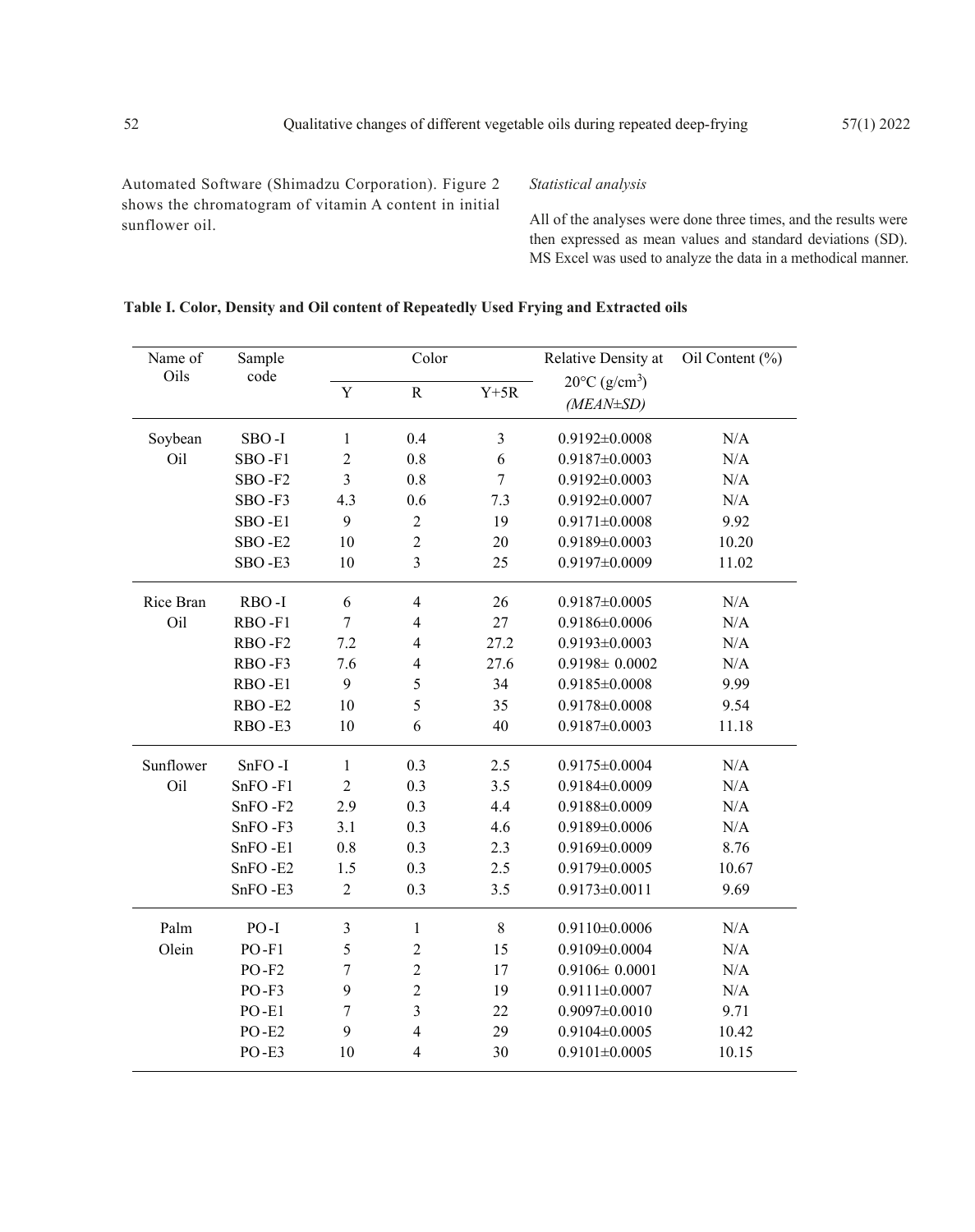#### **Results and discussion**

#### *Physical characteristics of frying and extracted oils*

# *Color*

When fat/oil is fresh, it has a bright yellow tint that quickly turns orange-brown when heated. Polymerization and oxidation occur during high-temperature heating, changing the hue of the oil/fat. The color of several oil samples has been presented in Table I for each frying cycle. Fresh soybean, rice bran, sunflower oil and palm olein had color intensities of 3, 26, 2.5, and 8, respectively, which met the BSTI criteria except for rice bran oil (BDS 1769:2014, 1886:2014, 1773:2016, 1770:2014). After each frying, the color intensity grew progressively, with the greatest color being 27.6 in rice bran oil and the lowest being 4.6 in sunflower oil after the third frying. After three frying cycles, the red hue of palm olein remained stable, whereas the yellowness of palm olein gradually increased.

On the other hand, sunflower oil (0.3) and rice bran oil (4) did not show any changes in redness, while yellowness increased, as did soybean oil. After each frying cycle, the color intensity of all samples rose. The higher the color value, the more likely it is that cooking oils are exposed to high temperatures for an extended period.

Table I also shows the color of extracted oils from French fries. After three frying cycles, rice bran oil had the greatest color score of 40, while sunflower oil had the lowest color score of 2.3. It can be noticed that the hue of extracted oils from french fries fried in several sample oils changed with each frying. Oil samples turned dark due to the oxidation of phenolic compounds present in the oil after heating, according to Nor *et al.* (2008).

# *Relative density*

In Tables I, the density results for all samples are also shown. Fresh oil samples had densities of 0.9192 in SBO, 0.9187 in RBO, 0.9175 in SnFO, and 0.9110 in PO, all of which met the BSTI standard (BDS 1769:2014, 1886:2014, 1773:2016, 1770:2014). No significant changes were seen in both the frying and extracted oils during the subsequent frying.

#### *Chemical analysis of frying and extractedoils*

#### *Oil Content*

Table I also shows the oil uptake (percentage) in french fries after repeated frying with various vegetable oils. All

vegetable oils had a similar oil uptake on the first frying day. After that, compared to the first day of frying, an increase in oil uptake was noted on the second and third days. After three days of frying, the results showed that potatoes fried with various vegetable oils uptake around 9-11 percent of the oil. Many factors influence oil uptake, including oil quality, food content and form, and the frying method (Dana and Saguy, 2001). Oil absorption is more dependent on the quality of the frying oil/fat than on the type of frying oil/fat (Dobarganes *et al.,* 2000). The thickness of potato strips and the oil temperature had a significant impact on oil uptake and moisture loss in french fries. The oil content of potato strips increased with higher frying temperatures. (Krokida *et al.,* 2000). Mirzaei *et al.* (2015) concluded that 160ºC was better for deep-fat frying as the oil uptake was low and had suitable texture than 180ºC.

#### *Free fatty acid (FFA)*

Hydrolytic and oxidative processes yield free fatty acids from TGs. Acidity is mainly produced through triglyceride hydrolysis, aided by food moisture and oxidation or the reaction of the oil with moisture formed during other degradation reactions (Al-Harbi and Al-Kabtani, 1993). FFA content in frying oils (Figure 3A) increased from 0.090 to 0.219 in SBO, 0.372 to 0.562 in RBO, 0.143 to 0.184 in SnFO and 0.108 to 0.140 in PO in an experiment. Except for RBO, all initially meet the BSTI criteria. As a result, the percentage of FFA in rice bran oil increased rapidly. The amount of FFA discovered in frying oil reflects not just those generated during the frying process but also the level of acidity in the oil before it was heated (Fritch, 1981). As a result, it is vital to be FFA inside a specific range at first.

Figure 3B shows that the FFA content of SBO fried french fries grew from 0.115 to 0.192, RBO fried french fries climbed from 0.376 to 0.468, SnFO fried french fries increased from 0.141 to 0.207 and PO fried french fries increased from 0.127 to 0.153. During frying, the constant rise in the synthesis of FFA can be attributed partially to the hydrolysis and partly to the component carboxylic groups contained in polymeric products of frying (Tyagi and Vasishtha, 1996). The extracted RBO has a greater FFA content than the others. Sebastian *et al.* (2014) and Debnath *et al.* (2012) found that increasing the number of frying cycles increases oil FFA values. FFA formation is influenced by several factors, such as the type of vegetable oil used, initial FFA levels and frying time within the same operation (Lalas, 2008).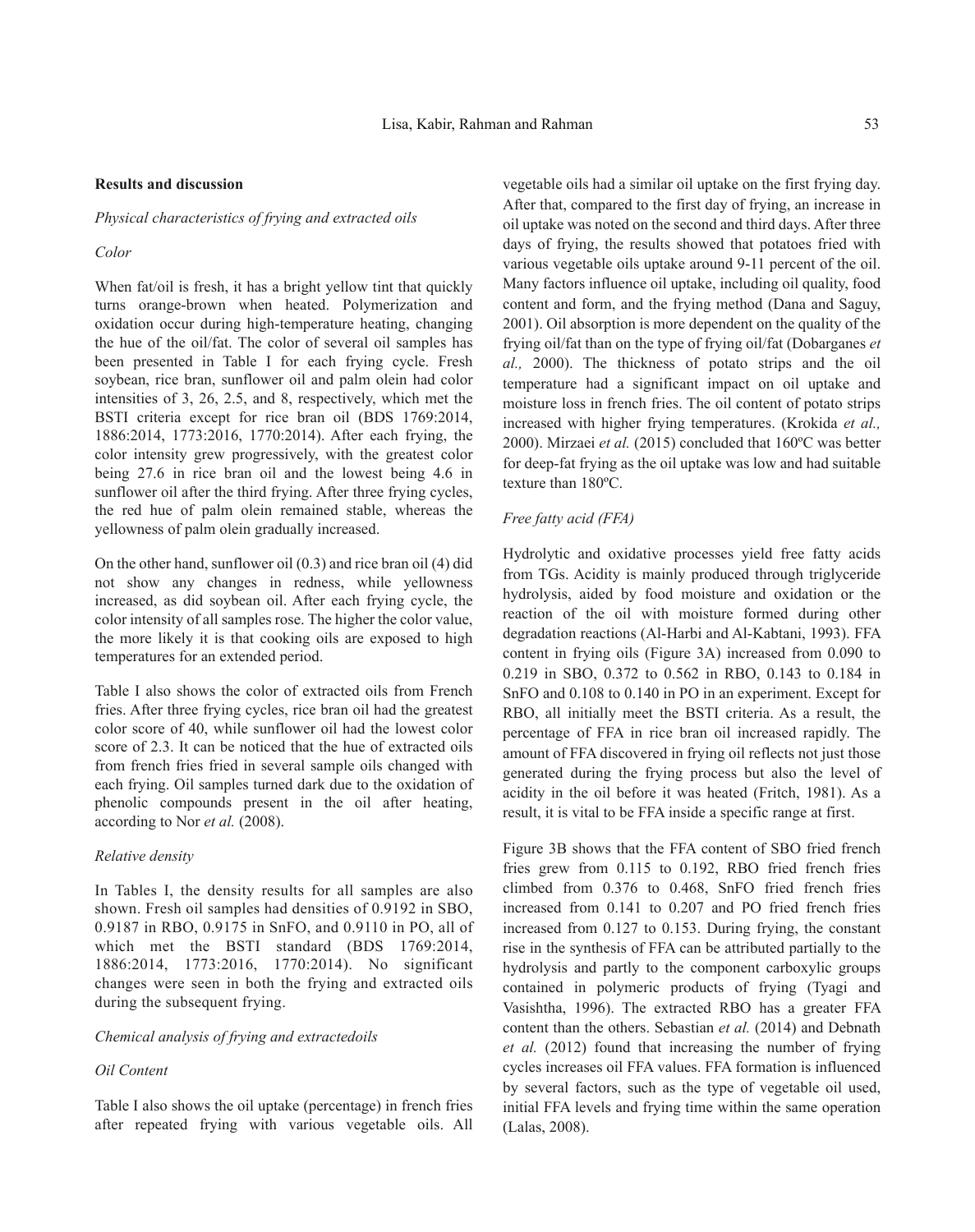

**Fig. 3. A. Changes in FFA of repeatedly used frying oils, B.Changes in FFA of Extracted oils from French fries, C. Changes in PV of repeatedly used frying oils, D. Changes in PV of Extracted oils from French fries**



**Fig. 4. Total trans-fat formation in A. repeated frying oils, B. extracted oils**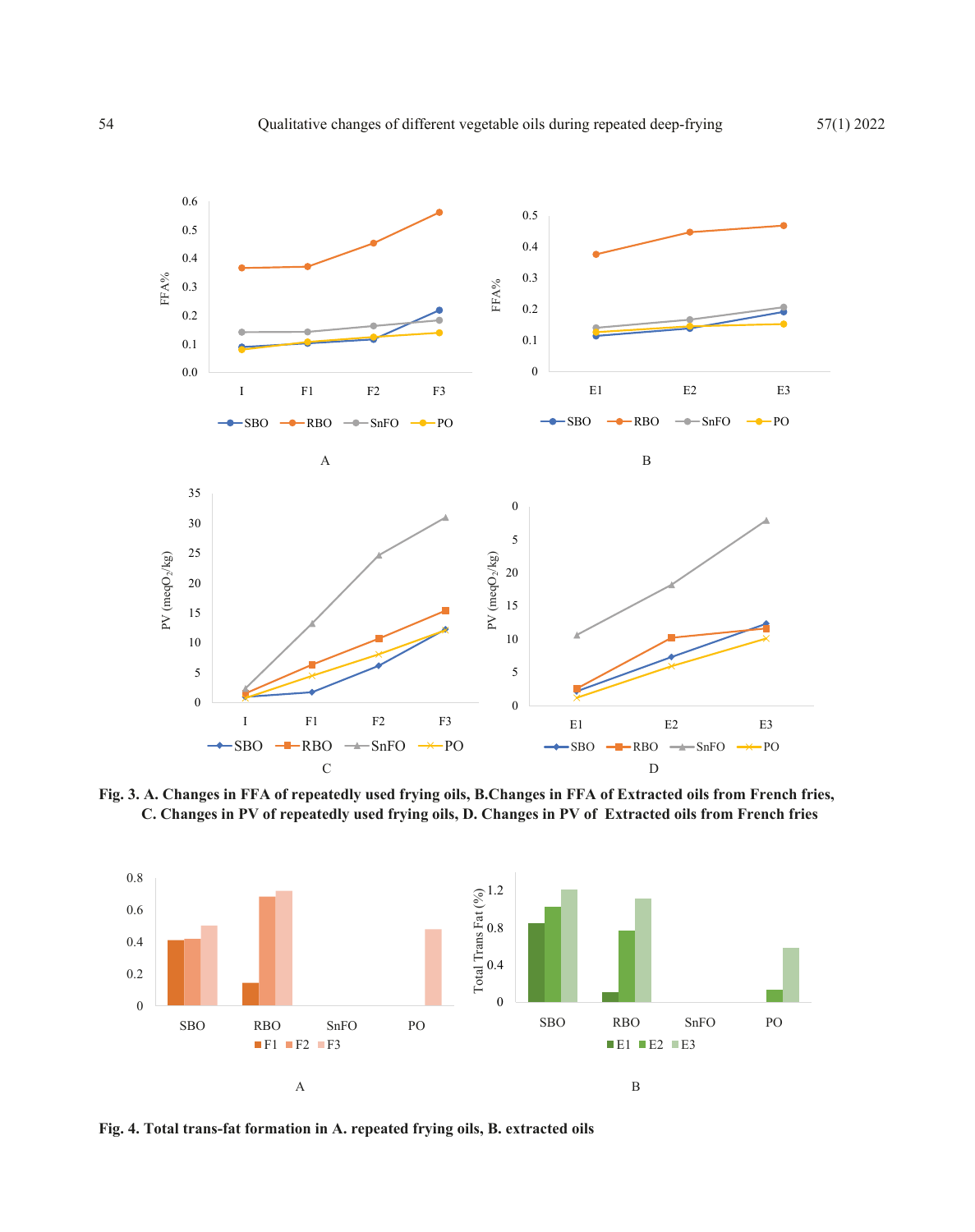#### *Peroxide value (PV)*

Hydroperoxides, commonly referred to as peroxides, are the main lipid oxidation products. As a result of oxidative reactions that occur during frying, certain oxidative compounds accumulate and induce thermal deterioration of frying oil as rancidity indices (Lalas, 2008). During three times of frying, the PV of the employed frying oils for french fries grew from 1.762 to 12.269 in fried SBO, 6.364 to

15.386 in fried RBO, 13.249 to 30.962 in fried SnFO, and 4.502 to 12.132 in fried PO (see Figure 3C). Because of its extensive unsaturation ranges, sunflower oil demonstrated the fastest increase in peroxide value of the four oils. Because it has a higher spectrum of polyunsaturated fatty acids than the other three oils, sunflower oil showed a quick increase in peroxide value (Day, 2004). The general increase in peroxide value happens especially during the cooling period when the frying oil is exposed to hot air (Augustin and Berry, 1983).

|  | Table II. Saturated Fatty Acid (MEAN±SD) Composition of Repeated Frying and Extracted Oils (% w/w) |  |
|--|----------------------------------------------------------------------------------------------------|--|
|  |                                                                                                    |  |

|            | Name of Sample Code |                          | <b>Total SFA</b>         |                         |                           |                         |                    |
|------------|---------------------|--------------------------|--------------------------|-------------------------|---------------------------|-------------------------|--------------------|
| Oils       |                     | Myristic Acid<br>(C14:0) | Palmitic Acid<br>(C16:0) | Stearic Acid<br>(C18:0) | Arachidic Acid<br>(C20:0) | Behenic Acid<br>(C22:0) |                    |
| Soybean    | $SBO-I$             | ND                       | $10.553 \pm 0.273$       | $2.854 \pm 0.094$       | $0.095 \pm 0.057$         | $0.238 \pm 0.015$       | 13.740±0.439       |
| Oil        | SBO-F1              | ${\rm ND}$               | $10.459 \pm 0.118$       | $3.565 \pm 0.051$       | ND                        | ND                      | $14.024 \pm 0.168$ |
|            | SBO-F2              | $\rm ND$                 | $10.483 \pm 0.142$       | $3.036 \pm 0.056$       | ND                        | ND                      | 13.519±0.198       |
|            | SBO-F3              | ${\rm ND}$               | 11.913±0.049             | 2.879±0.093             | ND                        | ND                      | 14.792±0.142       |
|            | SBO-E1              | $\rm ND$                 | 12.588±0.084             | 2.959±0.213             | ND                        | ND                      | 15.547±0.297       |
|            | SBO-E2              | $\rm ND$                 | 12.149±0.143             | $2.521 \pm 0.174$       | <b>ND</b>                 | ND                      | 14.670±.317        |
|            | SBO-E3              | ND                       | 10.379±0.242             | 3.385±0.120             | N <sub>D</sub>            | N <sub>D</sub>          | 13.764±0.362       |
| Rice Bran  | RBO-I               | $0.253 \pm 0.039$        | 20.515±0.400             | 1.489±0.256             | $0.107 \pm 0.054$         | <b>ND</b>               | 22.364±0.749       |
| Oil        | RBO-F1              | $0.349 \pm 0.073$        | 24.314±0.067             | $1.147 \pm 0.124$       | <b>ND</b>                 | <b>ND</b>               | 25.810±0.264       |
|            | RBO-F2              | $0.239 \pm 0.035$        | 17.884±0.064             | 1.940±0.082             | $0.602 \pm 0.133$         | ND                      | 20.665±0.314       |
|            | RBO-F3              | $0.361 \pm 0.086$        | 23.871±0.082             | $2.274 \pm 0.106$       | $0.685 \pm 0.074$         | ND                      | 27.191±0.342       |
|            | RBO-E1              | $0.292 \pm 0.032$        | 22.358±0.052             | $2.117 \pm 0.090$       | $0.191 \pm 0.069$         | ND                      | 24.958±0.211       |
|            | RBO-E2              | $0.282 \pm 0.013$        | 22.375±0.043             | $1.649 \pm 0.046$       | 1.759±0.059               | ND                      | 26.065±0.161       |
|            | RBO-E3              | $0.317 \pm 0.013$        | 22.193±0.007             | $1.932 \pm 0.063$       | $0.615 \pm 0.004$         | ${\rm ND}$              | 25.057±0.087       |
| Sunflower  | SnFO-I              | $0.337 \pm 0.459$        | 5.689±0.192              | $2.808 \pm 0.062$       | $0.154 \pm 0.031$         | $0.414 \pm 0.011$       | $9.402 \pm 0.755$  |
| Oil        | $SnFO-F1$           | ND                       | 5.568±0.059              | $2.927 \pm 0.102$       | ND                        | $0.184 \pm 0.017$       | $8.679 \pm 0.178$  |
|            | SnFO-F2             | $0.048 \pm 0.002$        | $5.525 \pm 0.033$        | $3.082 \pm 0.071$       | $0.099 \pm 0.019$         | $0.323 \pm 0.011$       | $9.077 \pm 0.136$  |
|            | SnFO-F3             | N <sub>D</sub>           | 4.742±0.044              | $2.931 \pm 0.056$       | ND                        | ND                      | $7.673 \pm 0.1$    |
|            | SnFO-E1             | $0.080 \pm 0.006$        | $7.172 \pm 0.049$        | 2.996±0.006             | ND                        | ND                      | $10.248 \pm 0.061$ |
|            | SnFO-E2             | ND                       | $13.381 \pm 0.038$       | $3.037 \pm 0.145$       | <b>ND</b>                 | ND                      | $16.418 \pm 0.183$ |
|            | SnFO-E3             | $\rm ND$                 | $7.124 \pm 0.029$        | 3.246±0.046             | ND                        | ND                      | 10.370±0.075       |
| Palm Olein | $PO-I$              | $0.548 \pm 0.039$        | $40.427 \pm 0.024$       | $4.072 \pm 0.061$       | <b>ND</b>                 | <b>ND</b>               | 45.047±0.124       |
|            | $PO-F1$             | $0.699 \pm 0.003$        | $40.897 \pm 0.014$       | $4.961 \pm 0.056$       | ND                        | <b>ND</b>               | 46.557±0.073       |
|            | $PO-F2$             | $0.250 \pm 0.021$        | $43.448 \pm 0.480$       | $4.820 \pm 0.063$       | ND                        | ND                      | 48.519±0.564       |
|            | $PO-F3$             | $0.653 \pm 0.009$        | $39.606 \pm 0.192$       | $4.499 \pm 0.075$       | ND                        | ND                      | 44.82±0.276        |
|            | $PO-E1$             | $0.508 \pm 0.012$        | 41.104±0.052             | 4.996±0.006             | ND                        | ND                      | $46.608 \pm 0.07$  |
|            | PO-E2               | $0.473 \pm 0.003$        | 38.449±0.116             | $4.828 \pm 0.055$       | ND                        | ND                      | 43.750±0.174       |
|            | $PO-E3$             | $0.553 \pm 0.036$        | 44.448±0.044             | 4.138±0.053             | ND                        | ND                      | 49.139±0.133       |

ND: Not Detected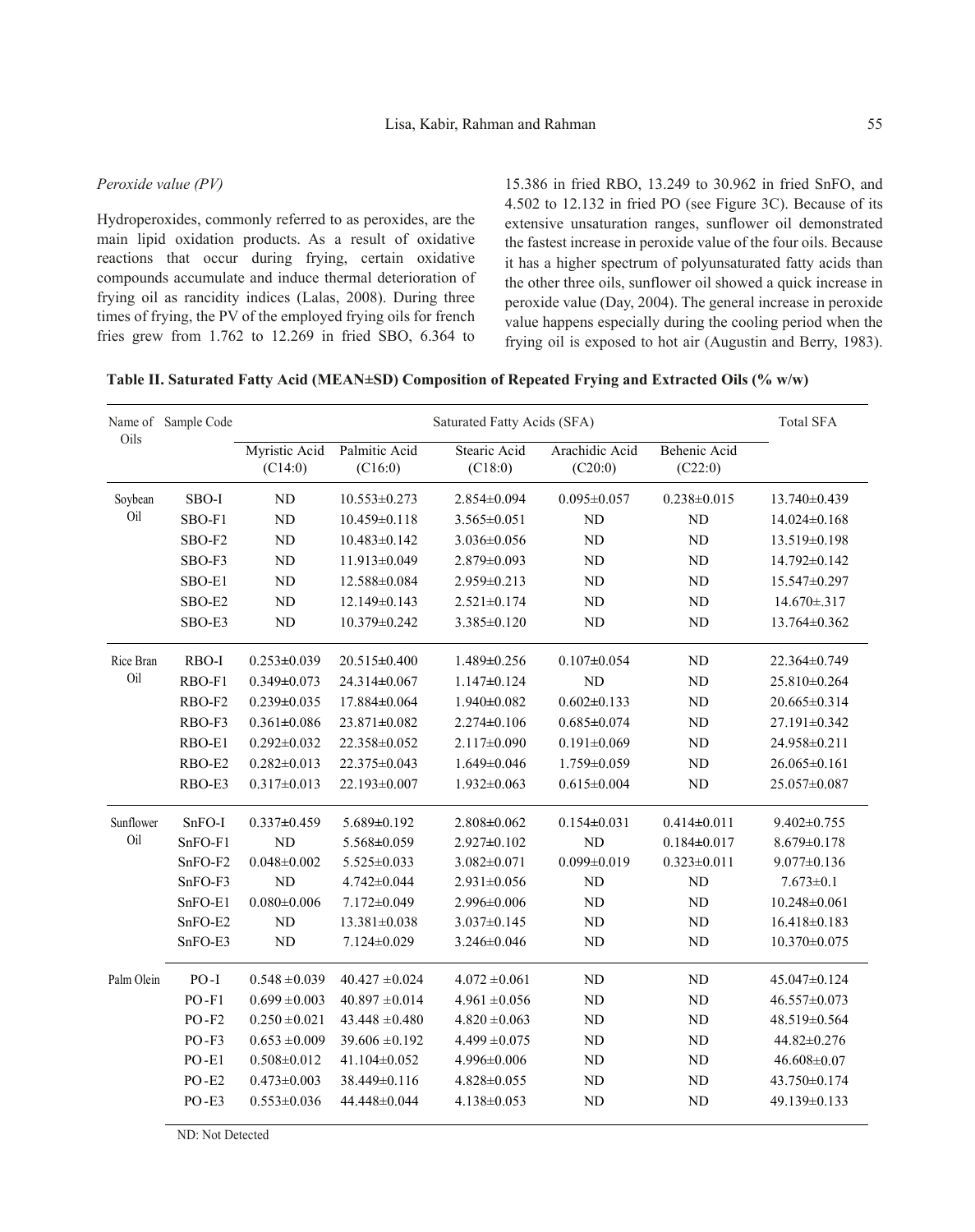The extracted oils from french fries shown in figure 3D demonstrated that after one to three frying cycles, the PV of extracted oils increased along with the frying oils. The PV content of extracted sunflower oil was higher than that of other oils. Because the PV was larger than 10 meq  $O_2$ /kg after the third time of frying, no oil was judged edible (CODEX STAN 210-1999). Many research studies (Park, 2016; Nasirullah, 2001; Fan, 2013) found that when oils were repeatedly fried at high temperatures, the rate of peroxides increased.

#### *Fatty acid composition*

The fatty acid composition is commonly utilized to determine the oil's oxidative stability and validity. The effect of repeated frying on fatty acid composition was measured after three days of consecutive frying and the French fries.

# *Saturated fatty acid*

Table II shows the distribution of saturated fatty acids in various oils at various frying periods. Fresh SBO, RBO, SnFO and PO were found to contain 10.553 percent, 20.515 percent, 5.689 percent, 40.427 percent palmitic acid, 2.854 percent, 1.489 percent, 2.808 percent, 4.072 percent stearic acid, 0.095 percent, 0.107 percent, 0.154 percent arachidic acid, SBO and SnFO both contained 0.238 percent and 0.414 percent behenic acid, respectively. SFA composition in each type of frying oil was also analyzed, with palm olein having the greatest total SFA at 48.519 percent and sunflower oil having the lowest at 7.673 percent.

The SFA content of extracted oils derived from three frying cycles of four different oils is also shown in Table II. Total SFA levels were highest in extracted palm olein (43.750 to 49.139%) and lowest in (10.248 to 16.418%). Total SFA was highest in five different branded palm oleins, ranging from 39.85 to 46.97 percent in one study, and palm olein includes more palmitic acid (Kabir *et al.* 2018). During the repeated deep fat frying cycles in both the rice bran oil and blended oil samples, no significant changes (P<0.05) in the myristic, palmitic, and stearic acid composition were found (Mishra, 2011).

#### *Unsaturated fatty acids*

Compared to their fresh states, SBO, RBO, SnFO and PO had a similar amount of unsaturated fatty acid after being heated once to three times (Table III). After one to three frying cycles, increased unsaturation was observed in



**Fig. 5. Decrease in Vitamin A content in A. repeatedly used frying oils, B. extracted oils**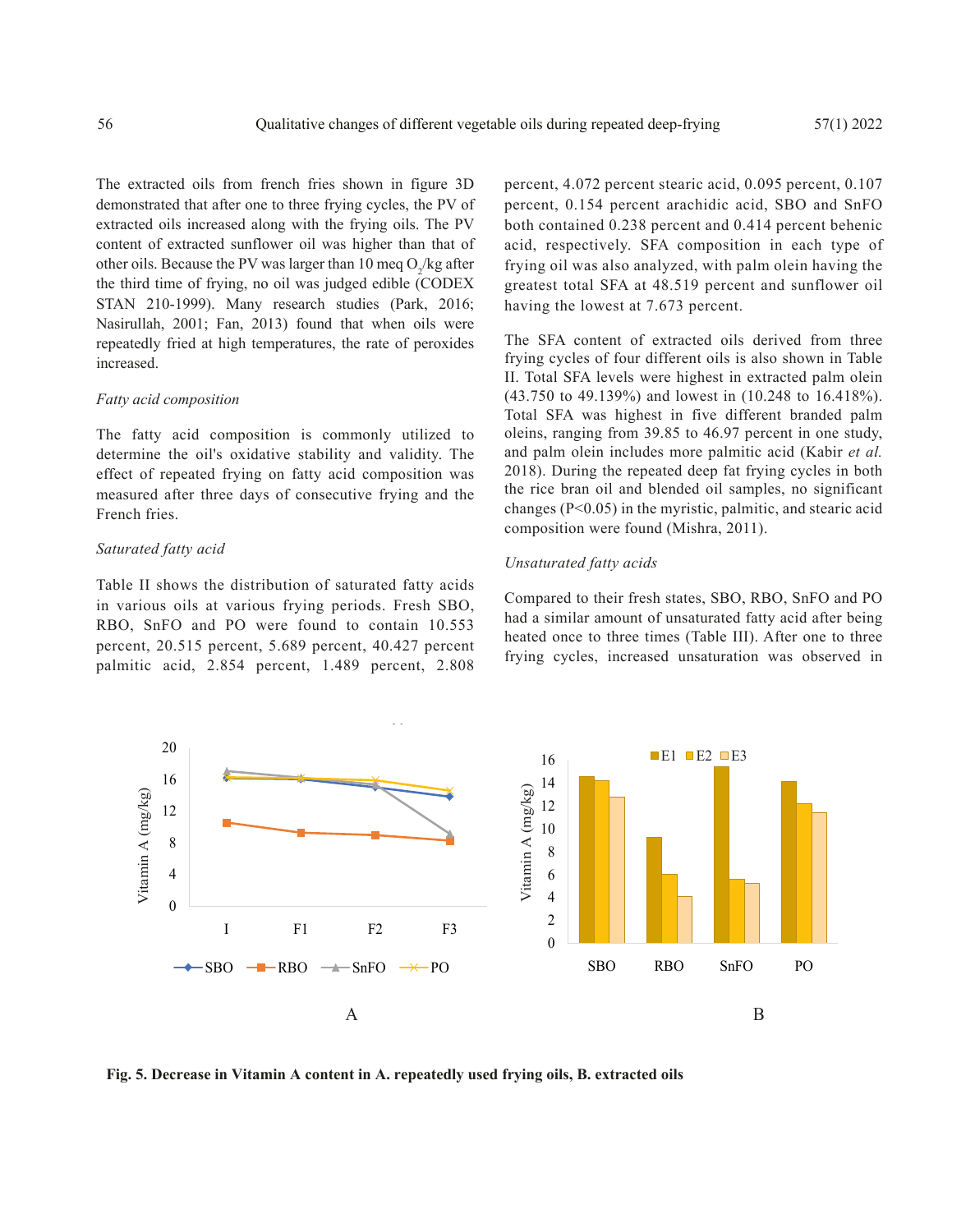|               | Name of Oils Sample Code |                       | <b>Total USFA</b>          |                          |                           |                    |
|---------------|--------------------------|-----------------------|----------------------------|--------------------------|---------------------------|--------------------|
|               |                          | <b>MUFA</b>           |                            | <b>PUFA</b>              |                           |                    |
|               |                          | Oleic Acid<br>(C18:1) | Eicosenoic Acid<br>(C20:1) | Linoleic Acid<br>(C18:2) | Linolenic Acid<br>(C18:3) |                    |
| Soybean Oil   | SBO-I                    | 23.321±0.119          | $0.186 \pm 0.024$          | $58.201 \pm 0.133$       | $4.552 \pm 0.317$         | $86.260 \pm 0.593$ |
|               | SBO-F1                   | 24.932±0.081          | ND                         | 56.158±0.132             | 4.385±0.139               | $85.475 \pm 0.352$ |
|               | SBO-F2                   | $22.845 \pm 0.117$    | <b>ND</b>                  | 58.778±0.072             | $4.447 \pm 0.058$         | 86.070±0.247       |
|               | SBO-F3                   | 20.477±0.079          | ND                         | 60.496±0.052             | $3.817 \pm 0.062$         | 84.790±0.193       |
|               | SBO-E1                   | $20.635 \pm 0.258$    | <b>ND</b>                  | 57.887±0.092             | $4.718 \pm 0.093$         | 83.240±0.443       |
|               | SBO-E2                   | 20.750±0.260          | ND                         | $60.254 \pm 0.034$       | 3.299±0.119               | 84.303±0.413       |
|               | SBO-E3                   | 21.425±0.369          | ND                         | 59.369±0.104             | $4.591 \pm 0.052$         | 85.385±0.525       |
| Rice Bran Oil | RBO-I                    | $43.634 \pm 0.533$    | $0.111 \pm 0.114$          | 33.435±0.216             | $0.456 \pm 0.093$         | 77.636±0.956       |
|               | RBO-F1                   | 44.289±0.156          | <b>ND</b>                  | 28.917±0.018             | $0.888 \pm 0.058$         | 74.094±0.232       |
|               | RBO-F <sub>2</sub>       | 44.672±0.092          | ND                         | 33.600±0.067             | $0.439 \pm 0.090$         | 78.711±0.249       |
|               | RBO-F3                   | 43.278±0.102          | ND                         | 28.316±0.022             | $0.533 \pm 0.043$         | 72.127±0.167       |
|               | RBO-E1                   | $44.401 \pm 0.053$    | ND                         | 30.405±0.229             | $0.130 \pm 0.121$         | 74.936±0.403       |
|               | RBO-E2                   | 45.245±0.040          | ND                         | 27.266±0.075             | $0.411 \pm 0.023$         | $72.922 \pm 0.138$ |
|               | RBO-E3                   | 45.439±0.073          | <b>ND</b>                  | 28.315±0.014             | $0.494 \pm 0.009$         | 74.248±0.096       |
| Sunflower Oil | SnFO-I                   | 32.312±0.070          | <b>ND</b>                  | 58.185±0.018             | $0.101 \pm 0.095$         | 90.598±0.183       |
|               | $SnFO-F1$                | 29.893±0.119          | ND                         | $61.436 \pm 0.013$       | ND                        | $91.329 \pm 0.132$ |
|               | SnFO-F2                  | $30.334 \pm 0.080$    | ND                         | $60.67 \pm 0.011$        | <b>ND</b>                 | 91.004±0.091       |
|               | $SnFO-F3$                | 28.558±0.074          | ND                         | $63.793 \pm 0.017$       | <b>ND</b>                 | $92.351 \pm 0.091$ |
|               | SnFO-E1                  | 30.332±0.009          | ND                         | 59.414±0.025             | $0.066 \pm 0.004$         | 89.812±0.038       |
|               | SnFO-E2                  | $30.641 \pm 0.145$    | ND                         | 52.941±0.057             | ND                        | 83.582±0.202       |
|               | SnFO-E3                  | 31.829±0.062          | ND                         | 57.845±0.044             | ND                        | $89.674 \pm 0.106$ |
| Palm Olein    | PO-I                     | 45.694±0.109          | <b>ND</b>                  | $9.153 \pm 0.026$        | $0.131 \pm 0.014$         | 54.978±0.149       |
|               | $PO-F1$                  | 43.618±0.044          | ND                         | $9.773 \pm 0.012$        | $0.075 \pm 0.002$         | 53.466±0.058       |
|               | $PO-F2$                  | 41.849±0.054          | <b>ND</b>                  | $9.632 \pm 0.032$        | <b>ND</b>                 | 51.481±0.086       |
|               | $PO-F3$                  | $43.941 \pm 0.437$    | ND                         | $10.760 \pm 0.012$       | ND                        | 54.701±0.449       |
|               | PO-E1                    | 45.588±0.015          | ND                         | $7.804 \pm 0.147$        | <b>ND</b>                 | 53.392±0.162       |
|               | $PO-E2$                  | $44.678 \pm 0.103$    | ND                         | $11.081 \pm 0.027$       | $\rm ND$                  | 55.759±0.13        |
|               | PO-E3                    | 41.818±0.093          | <b>ND</b>                  | $8.935 \pm 0.045$        | <b>ND</b>                 | $50.753 \pm 0.138$ |

# **Table III. Unsaturated Fatty Acid (MEAN±SD) Composition of Repeated Frying and Extracted Oils (% w/w)**

ND: Not Detected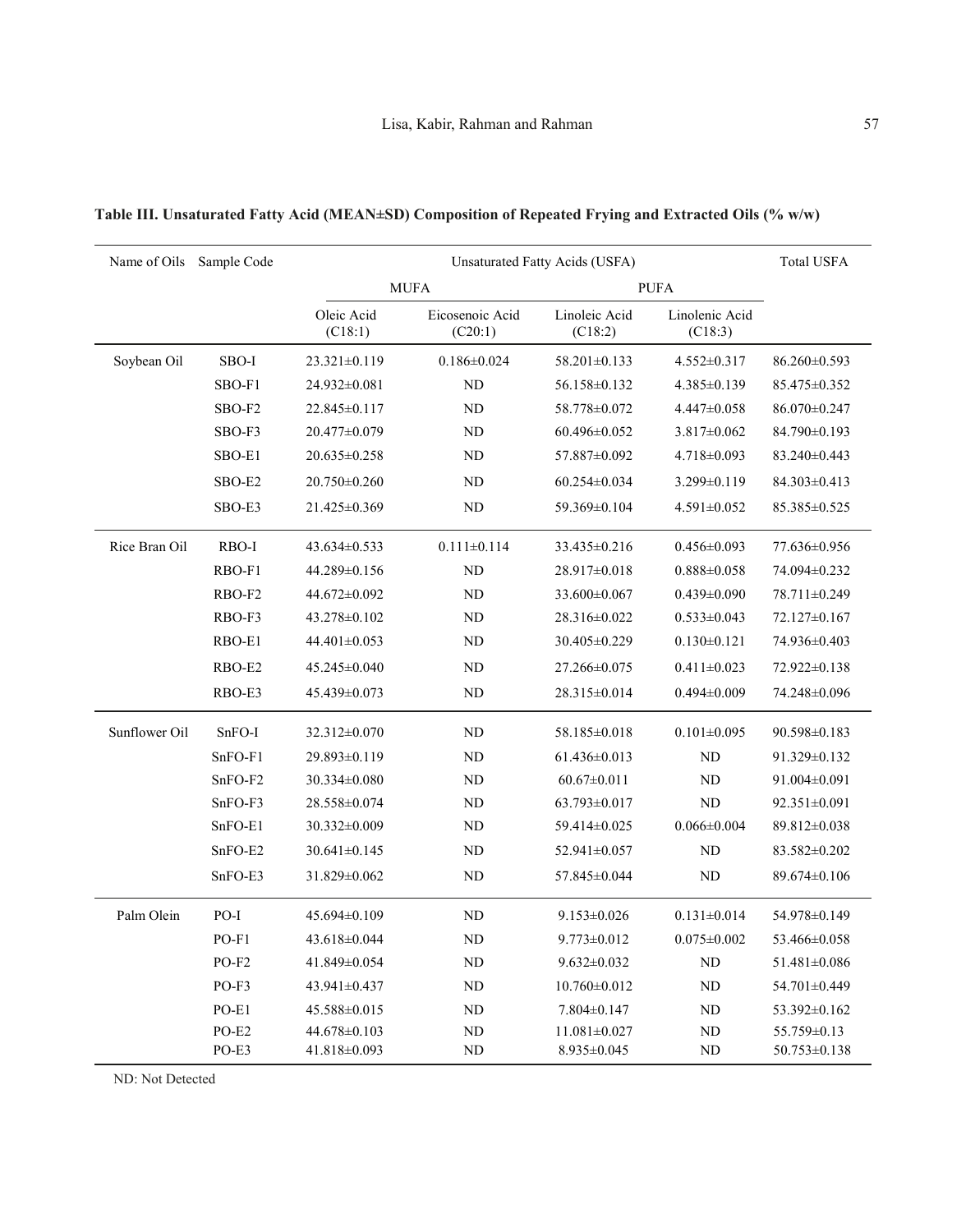sunflower oil (91.002 percent to 92.351 percent), soybean oil (84.790 percent to 86.070 percent), rice bran oil (72.127 percent to 78.711 percent), and palm olein (51.481 percent to 54.701 percent). Sunflower oil had more linoleic acid (C18:2), while rice bran oil and palm olein had more oleic acid (C18:1). Several extracted oils' total unsaturated fatty acid profile displayed frying oil-like unsaturation (Table III). Extracted soybean (60.254 percent to 57.887 percent) and sunflower oil (59.414 percent to 52.941 percent) had the highest Linoleic acid (C18:2), while extracted rice bran oil (45.439 percent to 44.401 percent) and palm olein had the highest Oleic acid (C18:1) (41.818 percent to 45.588 percent).

During 7 days of frying at 185º and 215º C, Aladedunye (2008) found a steady decline in linoleic and linolenic acid contributions. During repeated deep fat frying cycles in rice bran oil, the level of USFA dropped steadily, according to Mishra (2011).When refined soybean oil was heated 80 times at 180°C, significant changes in USFA (MUFA: 22.9 0.1 23.0 0.2, PUFA: 61.0 0.2 60.3 0.2) were detected. The increase in SFA and decrease in USFA in fried oils may be due to USFA oxidation being greater than SFA oxidation in oils during frying (K. T. Hwang, 2017). Polyunsaturated fatty acids were lost during deep-frying, according to Tyagi and Vasishtha (1996).

#### *Trans fat formation*

Trans-fat was not found in fresh sample oils as expected. However, frying has been suggested as a source of trans-fat (Sanibal and Mancini, 2004). After three times of frying soybean and rice bran oil showed a significant amount of trans-fat formation while sunflower oil did not form any trans-fat and on third frying palm olein produced trans-fat. In soybean and rice bran oil, trans-fat increased from 0.411 to 0.502% and 0.143 to 0.719 %, respectively (Figure 4A).

The amount of trans fatty acids formed during frying increased when temperature and time increased (Aladedunye, 2008). According to Mishra (2011), the total trans-fat was 0.50 percent in sunflower oil compared to 1.27 percent in rice brand oil. After the  $6<sup>th</sup>$  frying cycle for rice bran oil, the percent trans-fat was 2.19. It was suggested that the trans-fat increased with repeated deep fat frying cycles.

Figure 4B shows the gradual increase of trans-fat in extracted oils. While the trans-fat formation in sunflower oil was null, soybean, rice bran, and palm olein showed increased trans-fat

formation range from 0.851 to 1.212%, 0.106 to 1.112% and not detected (ND) to 0.586%, respectively.

# *Vitamin A content*

Different frying oils showed a gradual decline in vitamin A content (Figure 5A). Because vegetable oils are fortified with vitamin A, the lowest level was observed in fresh RBO, which had 10.57 mg/kg. According to the BSTI standard, vitamin A was identified in other fresh oils (15-30 ppm). After three cycles of frying with different vegetable oils, the vitamin A content of SBO, RBO, SnFO and PO was determined to be 13.83, 8.27, 9.13 and 14.61 mg/kg, respectively. The vitamin A concentration of palm olein decreased less. There was also a drop in vitamin A in the extracted oils from french fries (Figure 5B). Vitamin A content was 5.26 mg/kg after the third time of frying in sunflower oil fried french fries, indicating rapid loss of vitamin A. The lowest level, 4.09 mg/kg, was discovered in rice bran oil.

On the other hand, extracted soybean and palm olein oils exhibited a reduced rate of vitamin A loss. Cooking in the open air at high temperatures for extended periods appears more harmful. According to studies, heating at 160°C, 180°C and 200°C for half an hour resulted in a 20%, 3% and 50% loss of vitamin A, respectively (Haffman *et al.,* 1994). When exposed to light, air, or heat for an extended period, vitamin A becomes unstable. Furthermore, lipid peroxidation is linked to vitamin A degradation in oil (GAIN and ICDDR, B, 2017).

#### **Conclusion**

Although fried foods have a high market acceptance due to their unique sensory features, a considerable volume of oil is used frequently, causing oil to deteriorate and making the dish an undesirable product in terms of nutritional facts. This study found that sunflower oil has minor peroxide stability due to its high PUFA content, making it inappropriate for deep fat frying, whereas palm olein has a lower peroxide generation rate but is not regarded as edible after three frying cycles, followed by soybean and rice bran oil. Furthermore, all frying oils and extracted oils used frequently revealed vitamin A deterioration. A large intake of saturated and trans-fatty acids (TFAs) from frying fats is nutritionally unsound. The general conclusion is that palm olein outperforms other vegetable oils when frying.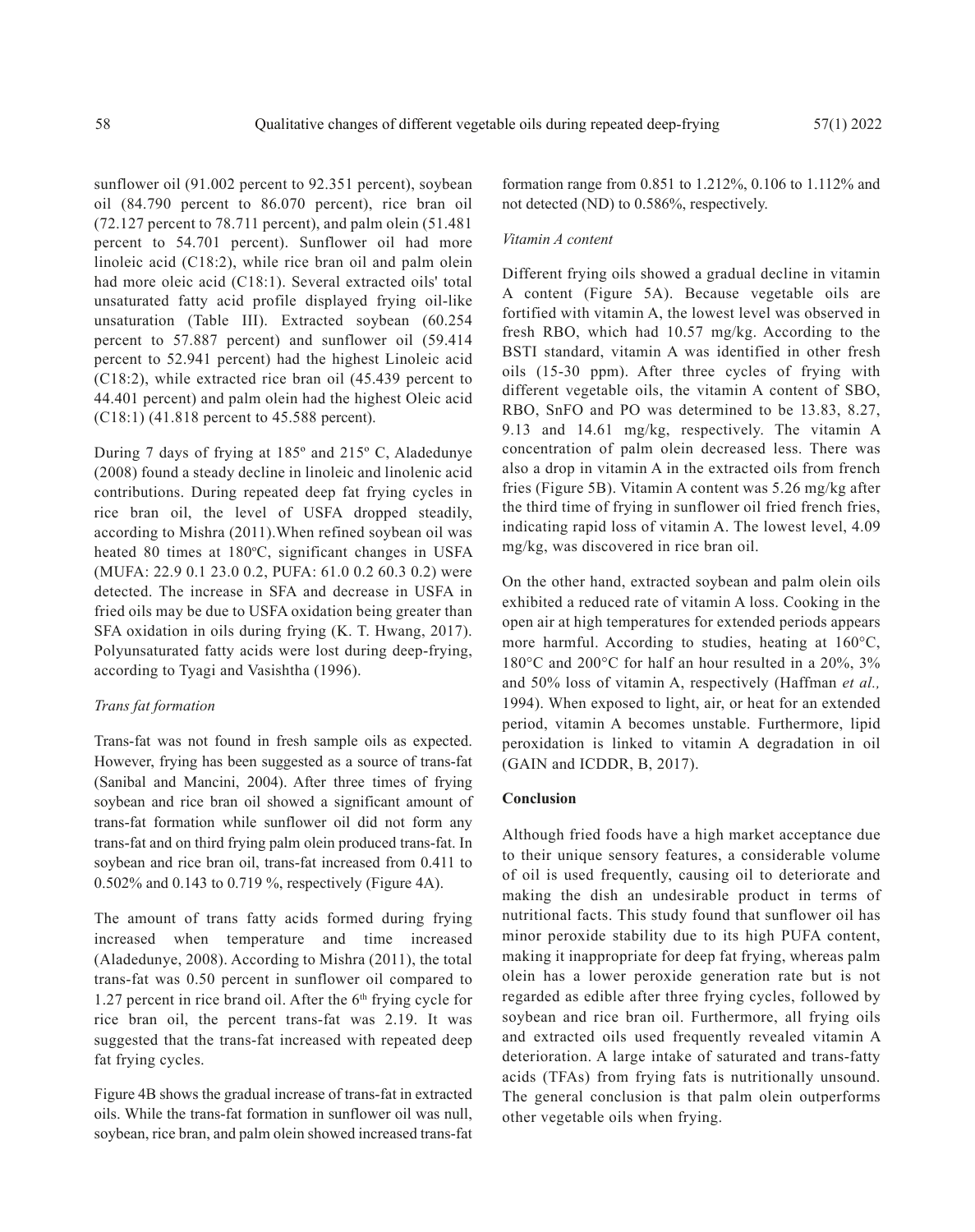#### **Acknowledgment**

The Institute of Food Science and Technology (IFST), Bangladesh Council of Scientific and Industrial Research (BCSIR), Dhaka, Bangladesh, produced this paper as part of a research and development effort. The authors are grateful to BCSIR for providing the finances and instruments needed to complete the study. The equipment utilized in this study was made possible by an ADP project financed by Ministry of Science and Technology Bangladesh. All laboratory workers and technical experts of the Oilseed and Lipid Technology Section, IFST, BCSIR, are also thanked for their help.

# **References**

- Aladedunye FA and Przybylski R (2008), Degradation and Nutritional Quality Changes of Oil During Frying, *J Am Oil Chem Soc.* **86(2):** 149–156*.* DOI: 10.1007/s11746-008-1328-5
- Al-Harbi M (1993), Chemical and biological evaluation of discarded frying palm oil from commercial restaurants. *Food Chem*. **48**(4): 395–401. DOI: 10.1016/0308- 8146(93)90324-9
- AOAC (2005), Official Method of Analysis of the Association of Official, Analytical Chemist. (Gaithersburg, USA) 2005, **41:**(6-7): 11-13.
- Assessment of presence of edible oil brands in Bangladesh and their content of fortification. Global Alliance for Improved Nutrition (GAIN), International Centre for Diarrhoeal Disease Research, Bangladesh, Dhaka (ICDDR,B). 2017.
- Augustin MA and Berry SK (1983), Efficacy of the antioxidants BHA and BHT in palm olein during heating and frying, *J Am Oil Chem Soc.* **60**(8): 1520-1523. DOI: 10.1007/ bf02666575
- BSTI, Bangladesh standards Specification for vegetable oilsa. BDS 1769: 2014 (Fortified soybean oil), b. BDS 1773: 2016 (Fortified sunflower oil), c. BDS 1770: 2014 (Fortified edible palm oil), d. BDS 1886: 2014 (Fortified edible rice bran oil).
- Calder PC (2017). Omega-3 fatty acids and inflammatory processes: from molecules to man, *Biochem. Soc. Trans.* **45:** 1105-1115. DOI: 10.1042/BST20160474
- CODEX-STAN, Codex Standards for Fats and Oils from Vegetable Sources. Codex Standard for Named Vegetable Oils (CODEX-STAN 210-1999).
- Dana D and Saguy IS (2001), Frying of Nutritious Foods: Obstacles and Feasibility, *Food Sci Technol Res.* **7**(4): 265-279*.* DOI: 10.3136/fstr.7.265
- Day L (2004), Lipid Chemistry. Encyclopedia of Grain Science. 2004, pp 157-165. DOI: 10.1016/b0-12-765490-9/00082-
- Debnath S, Rastogi NK, Gopala Krishna AG and Lokesh BR (2012), Effect of frying cycles on physical, chemical and heat transfer quality of rice bran oil during deep-fat frying of poori: An Indian traditional fried food, *Food Bioprod. Process.* **90**(2): 249–256. DOI: 10.1016/j.fbp.2011.05.001
- Dobarganes C, Márquez-Ruiz G and Velasco J (2000), Interactions between fat and food during deep-frying, *Eur J Lipid Sci Technol,* **102**(8-9): 521-528. DOI: 10.1002/ 1438-9312 (200009) 102:8/ 9<521::aidejlt521>3.0.co;2-a
- Fan HY, Sharifudin MS, Hasmadi M and Chew HM (2013), Frying stability of rice bran oil and palm olein, *Int. Food Res. J.* **20**(1): 403-407.
- Fritsch CW (1981), Measurements of frying fat deterioration: A brief review, *JA m Oil Chem Soc* **58**(3Part2): 272–274*.* DOI: 10.1007/bf02582355
- Gertz C, Klostermann S and Kochhar SP (2000), Testing and comparing oxidative stability of vegetable oils and fats at frying temperature, *Eur J Lipid Sci Technol* **102**(8-9): 543–551. DOI: 10.1002/1438-9312 (200009)102
- Ghidurus M, Turtoi M, Boskou G, Niculita P, Stan S (2010), Nutritional and health aspects related to frying (I), *Rom. Biotechnol. Lett.* **15**(6): 5675-5682.
- Haffman F and Roache La (1994), The Fortification and Coloring of Edible Fats and Oils. Technical Bulletin. A.G. Switzerland.
- Kabir MA, Khan S, Lisa SA and Islam F (2018), Quality of oil used to prepare French fries in Dhaka city, *Bangladesh J. Sci. Ind. Res.* **53**(2): 117-124. DOI: 10.3329/ bjsir.v53i2.36672